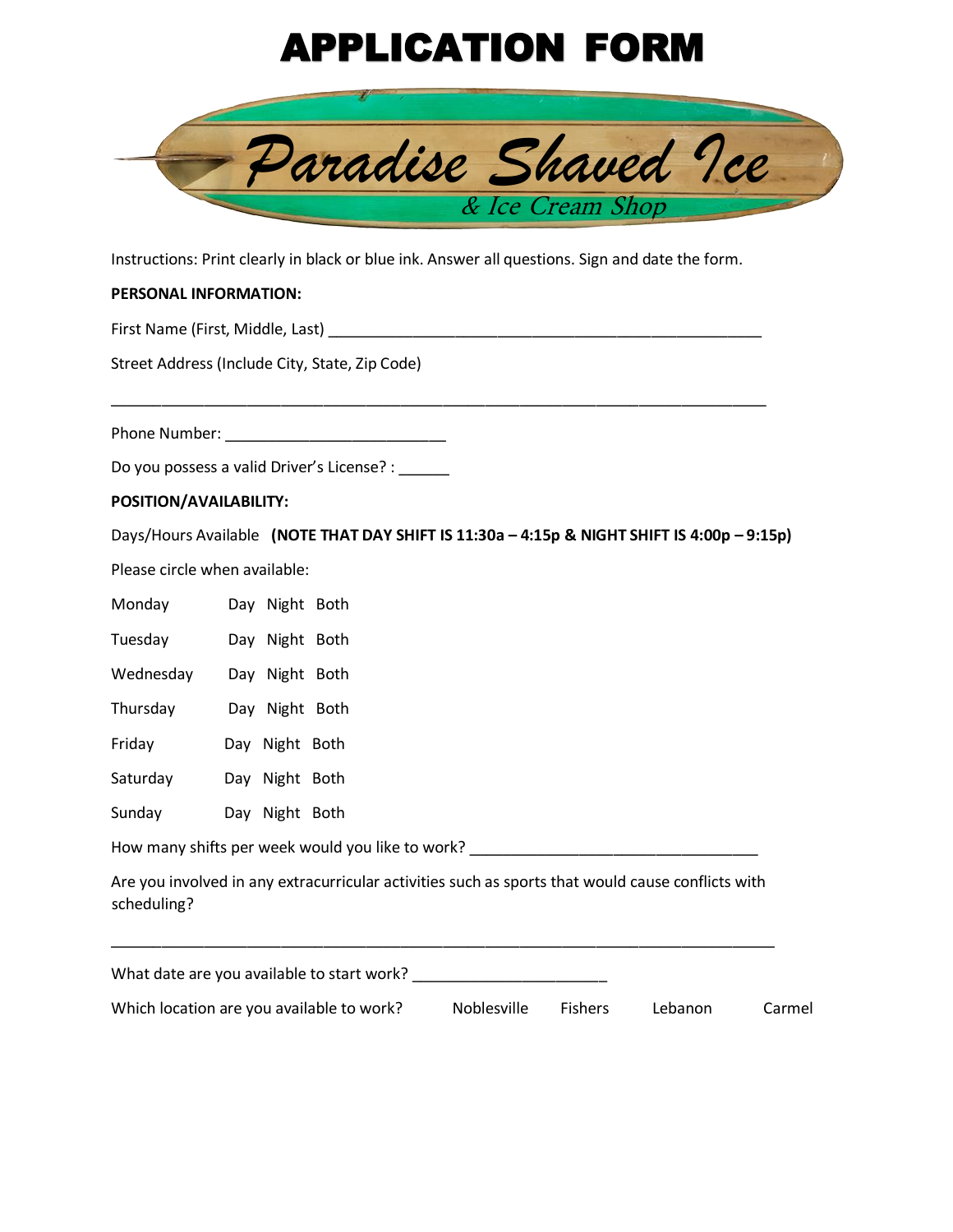## **EMPLOYMENT HISTORY**

| Present or Last Position: |  |
|---------------------------|--|
|                           |  |
|                           |  |
|                           |  |
|                           |  |
|                           |  |
|                           |  |
|                           |  |
|                           |  |
|                           |  |
| Position:                 |  |
|                           |  |
|                           |  |
|                           |  |
|                           |  |
|                           |  |
|                           |  |
|                           |  |
|                           |  |
|                           |  |
|                           |  |
|                           |  |

May We Contact Your Present/Previous Employer?